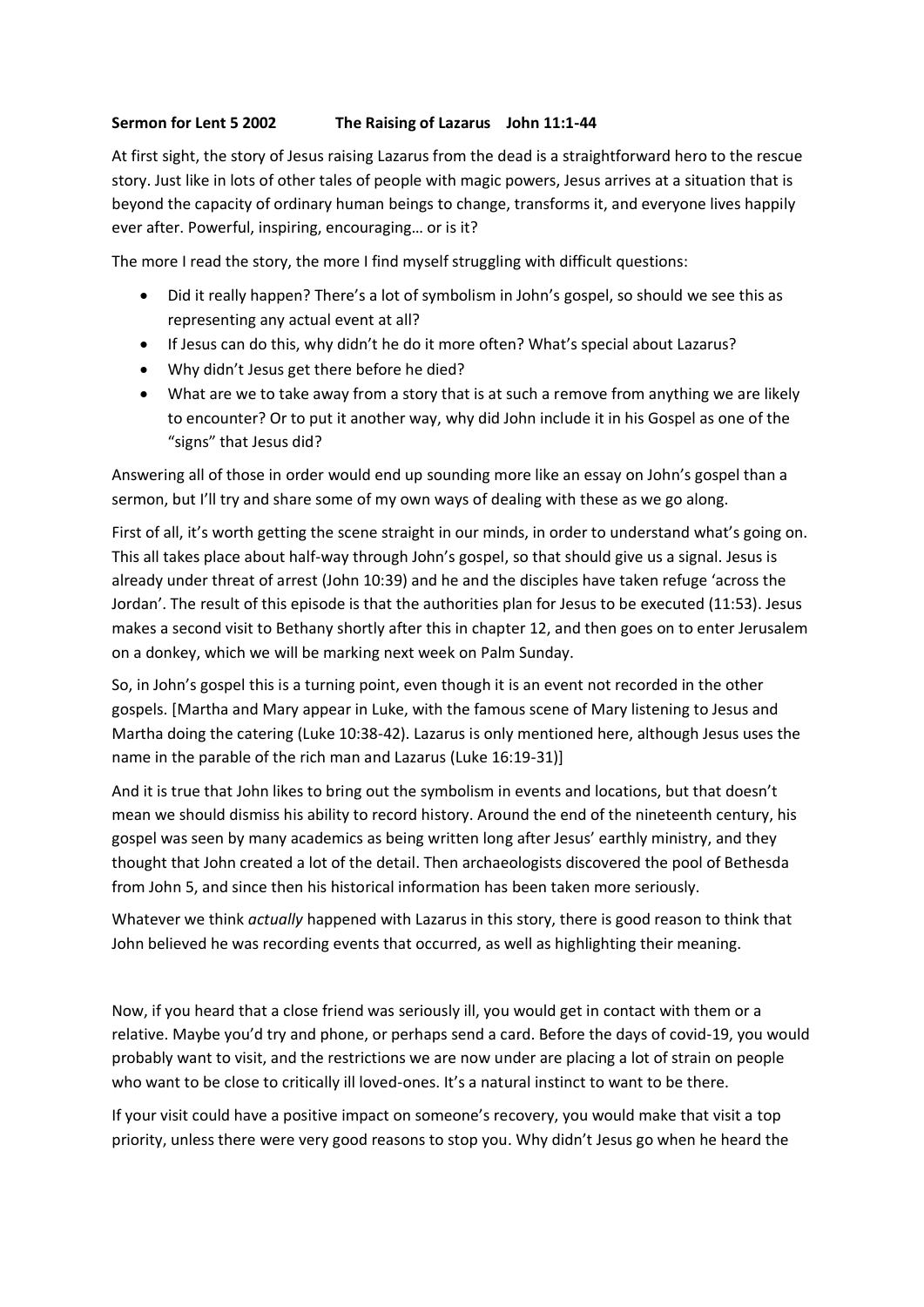news? It doesn't make any sense at first reading, unless you believe that poor old Lazarus had to die to serve the purpose of being a visual aid for Jesus.

In the sequence John gives us, Jesus only shares the news of Lazarus' illness with his followers in verse 11, so the message came privately and he kept the news to himself. His stay for 2 days in the place where he was is described as being out his love for his 3 friends. I go with Tom Wright's comments on this - that Jesus chooses to stay where he was (v.6) because he needed time to pray, to think and to wrestle with this terrible choice between two unpleasant outcomes. We know from the rest of the story that going to Bethany would set off events that lead to the crucifixion. The choice was to let his friend die, or endanger 12 disciples and himself.

All of us feel conflicted sometimes, but they seem very acute for Jesus. We see that in the Garden of Gethsemane when he is in anguish about whether to go through with things at all or run away. However we understand the idea of Jesus being human and divine, the gospels record deep struggles of conscience, and this needed time for prayer. And I find that strangely reassuring. It wasn't all easy for Jesus, so that means he gets it when it's not all easy for us. Jesus isn't an alien being trying to be human, he *is* human and so somehow in the mystery of who God is, there is understanding for the difficult predicaments we get ourselves into.

Then Jesus decides: they're going to Judea – to Bethany. The disciples clearly know the risks, and Thomas states it bluntly "let us also go, that we may die with him". Whether it's a statement of resignation and despair, or loyalty and commitment is hard to know, but Thomas seems to know the risks. Jesus knows them too, and he knows that confronting death at Lazarus' tomb will be only a foretaste on the confrontation to come.

Then Jesus arrives, and Martha meets him outside the house. If we were Martha, I suspect we wouldn't be able to control ourselves – who wouldn't? "If you had been here, he'd be alive" is a brutal accusation. The Bible is full of people being honest and blunt with God about their feelings – just read a few psalms to see their despair, their needs and their fears. God wants honesty far more than he desires politeness, and Martha demonstrates this perfectly to us.

Notice that Jesus doesn't rebuke Martha for speaking so boldly. Although their conversation reveals that Martha believes in resurrection one day – as many Jews did by the time of Jesus – that's not what she wants at this moment. She wants Lazarus alive and well, as did her sister Mary, who restates Martha's point. We know from Luke of her devotion to Jesus, and it seems to connect. John describes Jesus as deeply moved. In the 16<sup>th</sup> century, when the Bible was given chapters and verses (they're not in the original texts), it gave us the shortest verse in English bibles, John 11:35, "Jesus wept". Just before the story moves on to what we call the passion, we see Jesus' emotional state, as he sees the sisters and others there who were grieving, and he felt it too for his friends.

The next part of the scene prefigures Easter in a number of ways – a tomb made out of a cave, a stone needing to be rolled away, and linen strips binding the body. The body has been there 4 days (which some rabbis taught 4 days was the time needed to be sure someone was dead) and Martha, ever the practical one, warns against the smell. But the stone is rolled away, we hear of no smell, and Lazarus is summoned out. Lazarus emerges alive, still wrapped up in his grave clothes. Significantly, Jesus says "Unbind him, and let him go". In other words, set him free!